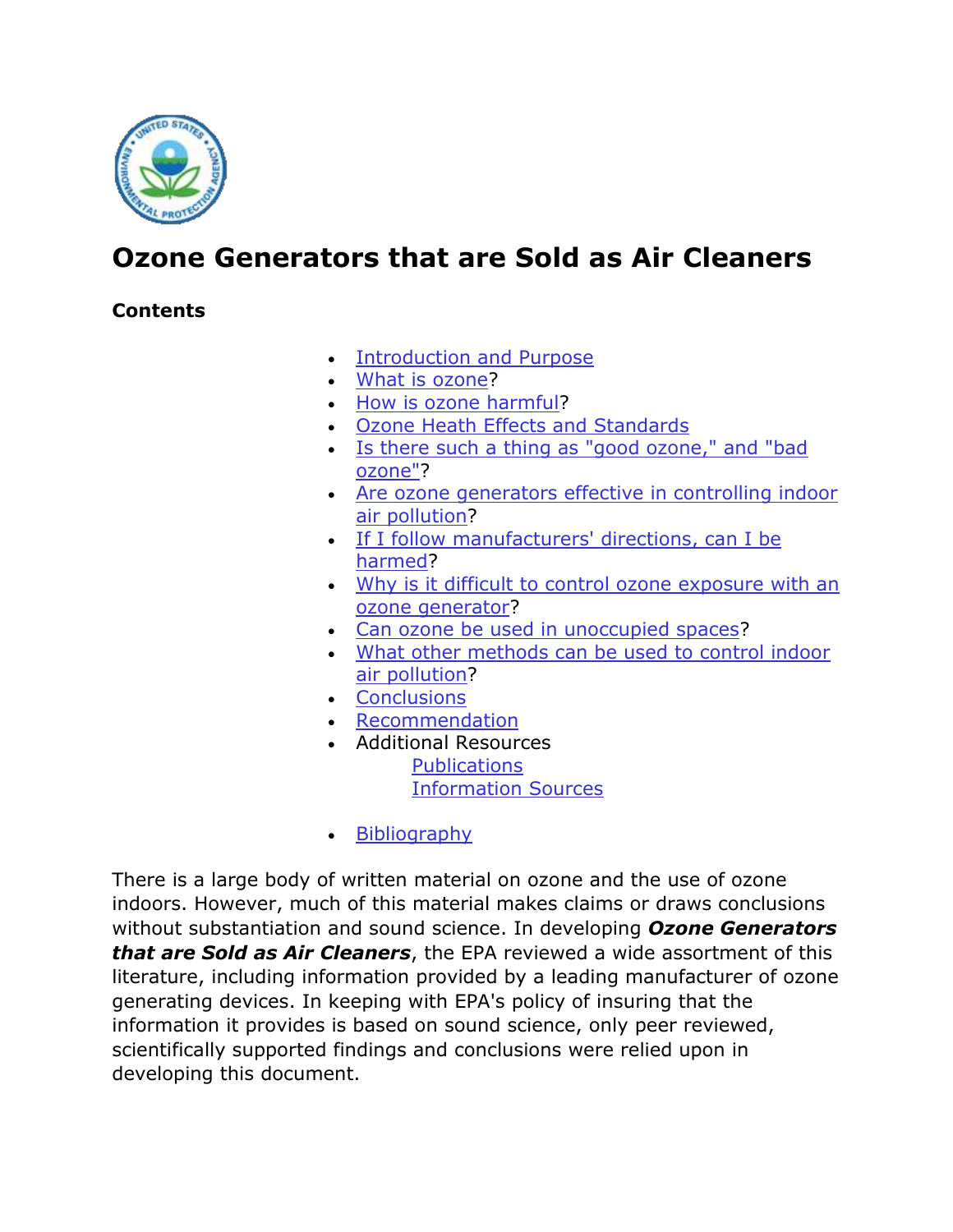Several brands of ozone generators have EPA establishment number on their packaging. This number helps EPA identify the specific facility that produces the product. THE DISPLAY OF THIS NUMBER DOES NOT IMPLY EPA ENDORSEMENT OR SUGGEST IN ANY WAY THAT EPA HAS FOUND THE PRODUCT TO BE EITHER SAFE OR EFFECTIVE.

**Please Note:** EPA does not certify air cleaning devices. The Agency does not recommend air cleaning devices or manufacturers. If you need information on specific devices or manufacturers, one resource you can consult is the Association of Home Appliance Manufacturers (AHAM) 1111 19th Street, NW, Suite 402, Washington, DC 20036, (202) 872-5955 <http://www.aham.org/> **EXIT Disclaimer**). AHAM also provides information on air cleaners on their AHAM-certified Clean Air Delivery Rate site at <http://www.cadr.org/> $\frac{EXIT\, Disclaimer}{AHAM}$  conducts four certification programs for each category - room air cleaners, room air conditioners, dehumidifiers and refrigerator/freezers. The air cleaner certification program is known as AC-1. There are other resources provided in this fact sheet.

## **Introduction and Purpose**

Ozone generators that are sold as air cleaners intentionally produce the gas ozone. Often the vendors of ozone generators make statements and distribute material that lead the public to believe that these devices are always safe and effective in controlling indoor air pollution. For almost a century, health professionals have refuted these claims (Sawyer, et. al 1913; Salls, 1927; Boeniger, 1995; American Lung Association, 1997; Al-Ahmady, 1997). The purpose of this document is to provide accurate information regarding the use of ozone-generating devices in indoor occupied spaces. This information is based on the most credible scientific evidence currently available.

Some vendors suggest that these devices have been approved by the federal government for use in occupied spaces. To the contrary, **NO** agency of the federal government has approved these devices for use in occupied spaces. Because of these claims, and because ozone can cause health problems at high concentrations, several federal government agencies have worked in consultation with the U.S. Environmental Protection Agency to produce this public information document.

#### **What is Ozone?**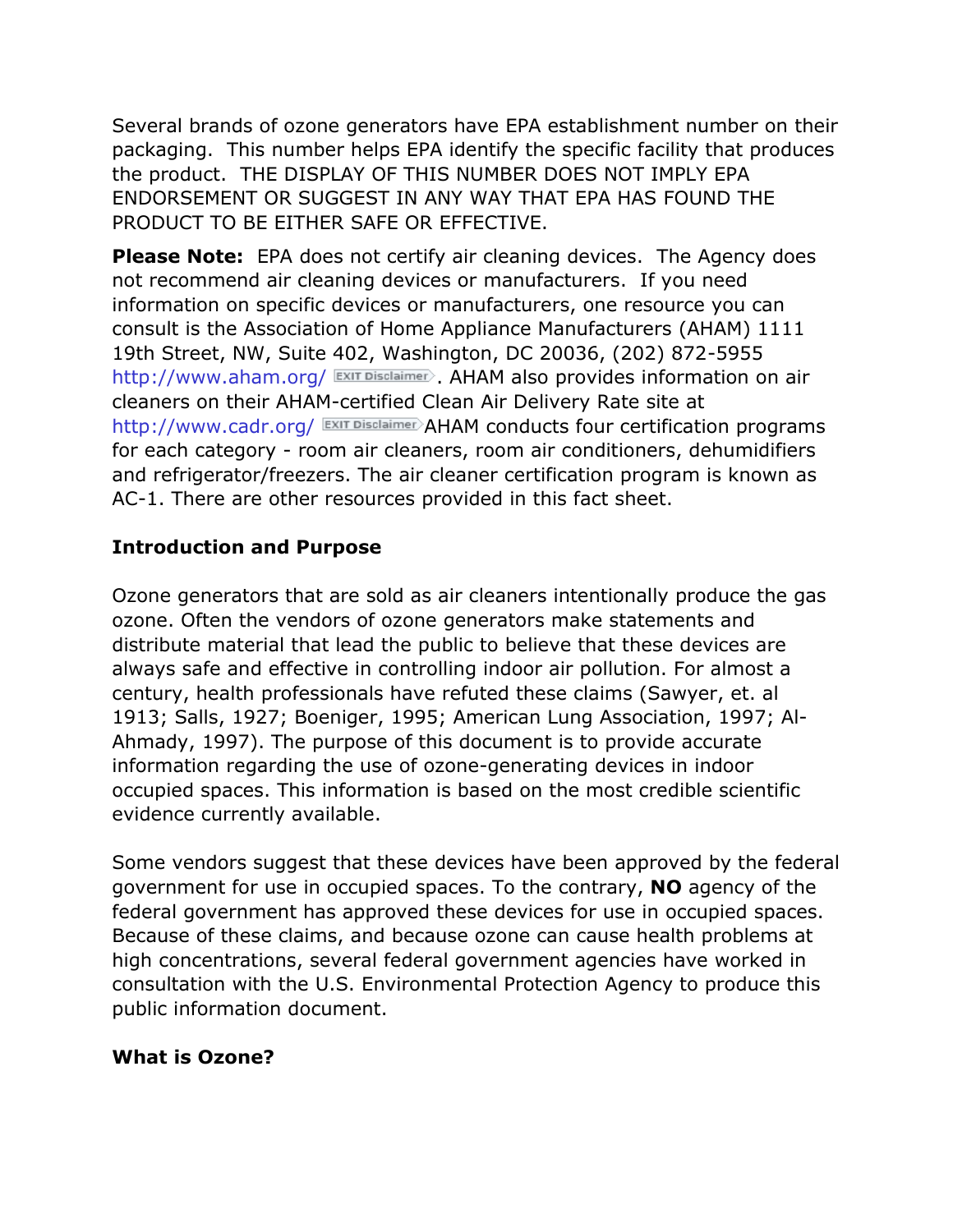Ozone is a molecule composed of three atoms of oxygen. Two atoms of oxygen form the basic oxygen molecule--the oxygen we breathe that is essential to life. The third oxygen atom can detach from the ozone molecule, and re-attach to molecules of other substances, thereby altering their chemical composition. It is this ability to react with other substances that forms the basis of manufacturers' claims.

## **How is Ozone Harmful?**

The same chemical properties that allow high concentrations of ozone to react with organic material outside the body give it the ability to react with similar organic material that makes up the body, and potentially cause harmful health consequences. When inhaled, ozone can damage the lungs (see - "Ozone and Your Health" - [www.epa.gov/airnow/brochure.html\)](http://www.epa.gov/airnow/brochure.html). Relatively low amounts can cause chest pain, coughing, shortness of breath, and, throat irritation. Ozone may also worsen chronic respiratory diseases such as asthma and compromise the ability of the body to fight respiratory infections. People vary widely in their susceptibility to ozone. Healthy people, as well as those with respiratory difficulty, can experience breathing problems when exposed to ozone. Exercise during exposure to ozone causes a greater amount of ozone to be inhaled, and increases the risk of harmful respiratory effects. Recovery from the harmful effects can occur following short-term exposure to low levels of ozone, but health effects may become more damaging and recovery less certain at higher levels or from longer exposures (US EPA, 1996a, 1996b).

## **EPA's Final Non-attainment Designations for 8-Hour Ozone**

On April 15, 2004 EPA designated as "non-attainment" areas throughout the country that exceeded the health-based standards for 8-hour ozone. The designations process plays an important role in letting the public know whether air quality in a given area is healthy. Once designations take effect, they also become an important component of state, tribal and local governments' efforts to control ground-level ozone. [www.epa.gov/ozonedesignations/](http://www.epa.gov/ozonedesignations/)

Manufacturers and vendors of ozone devices often use misleading terms to describe ozone. Terms such as "energized oxygen" or "pure air" suggest that ozone is a healthy kind of oxygen. Ozone is a toxic gas with vastly different chemical and toxicological properties from oxygen. Several federal agencies have established health standards or recommendations to limit human exposure to ozone. These exposure limits are summarized in Table 1.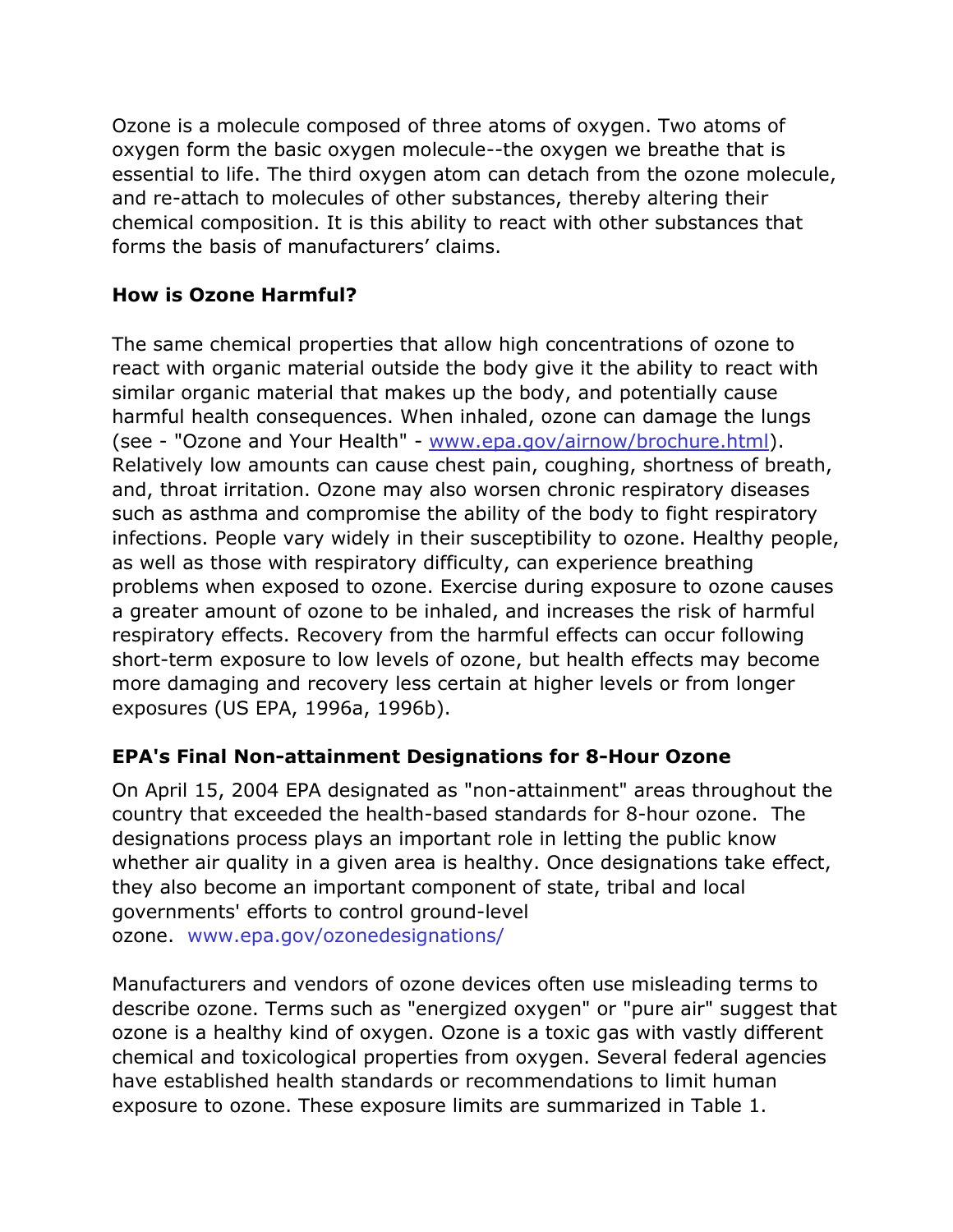| <b>Table 1. Ozone Heath Effects and Standards</b>       |                                                                |                                                                                                                                                                                              |
|---------------------------------------------------------|----------------------------------------------------------------|----------------------------------------------------------------------------------------------------------------------------------------------------------------------------------------------|
| <b>Health Effects</b>                                   | <b>Risk Factors</b>                                            | <b>Health Standards*</b>                                                                                                                                                                     |
| <b>Potential risk of</b><br>experiencing:               | <b>Factors expected</b><br>to increase risk<br>and severity of | The <b>Food and Drug</b><br><b>Administration</b> (FDA) requires<br>ozone output of indoor medical                                                                                           |
| Decreases in lung<br>function                           | health effects<br>are:                                         | devices to be no more than 0.05<br>ppm.                                                                                                                                                      |
| Aggravation of<br>asthma                                | Increase in ozone<br>air concentration                         | The <b>Occupational Safety and</b><br><b>Health Administration</b> (OSHA)<br>requires that workers not be                                                                                    |
| Throat irritation<br>and cough                          | Greater duration of<br>exposure for some<br>health effects     | exposed to an average<br>concentration of more than 0.10<br>ppm for 8 hours.                                                                                                                 |
| Chest pain and<br>shortness of breath                   | Activities that raise                                          | The <b>National Institute of</b>                                                                                                                                                             |
|                                                         | the breathing rate                                             | <b>Occupational Safety and Health</b>                                                                                                                                                        |
| Inflammation of<br>lung tissue                          | (e.g., exercise)<br>Certain pre-                               | (NIOSH) recommends an upper limit<br>of 0.10 ppm, not to be exceeded at<br>any time.                                                                                                         |
| Higher<br>susceptibility to<br>respiratory<br>infection | existing lung<br>diseases (e.g.,<br>asthma)                    | EPA's National Ambient Air Quality<br>Standard for ozone is a maximum 8<br>hour average outdoor concentration<br>of 0.08 ppm (see - the Clean Air Act<br>www.epa.gov/air/caa/title1.html#ib) |
| (* ppm = parts per million)                             |                                                                |                                                                                                                                                                                              |

# **Is There Such a Thing as "Good Ozone" and "Bad Ozone"?**

The phrase ["good up high -](http://www.epa.gov/oar/oaqps/gooduphigh/) bad nearby" has been used by the U.S. Environmental Protection Agency (EPA) to make the distinction between ozone in the upper and lower atmosphere. Ozone in the upper atmosphere- referred to as "stratospheric ozone"--helps filter out damaging ultraviolet radiation from the sun. Though ozone in the stratosphere is protective, ozone in the atmosphere - which is the air we breathe - can be harmful to the respiratory system. Harmful levels of ozone can be produced by the interaction of sunlight with certain chemicals emitted to the environment (e.g., automobile emissions and chemical emissions of industrial plants). These harmful concentrations of ozone in the atmosphere are often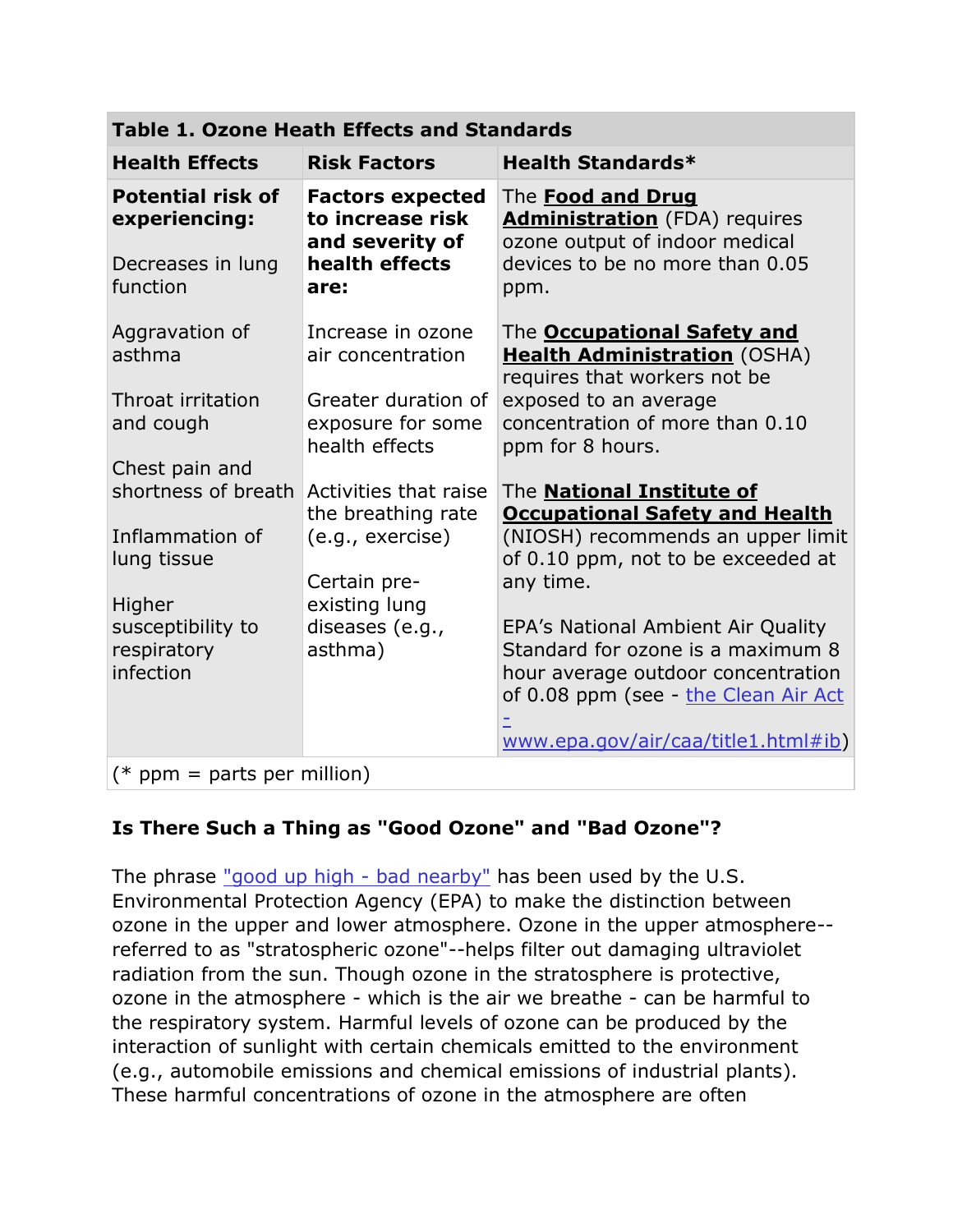accompanied by high concentrations of other pollutants, including nitrogen dioxide, fine particles, and hydrocarbons. *Whether pure or mixed with other chemicals, ozone can be harmful to health.*

> You can order the Office of Air Quality Planning and Standard's **"Good Up High Bad Nearby"**, EPA publication number **EPA-451/K-03-001**, June 2003 and "**Ozone and Your Health"** [\[www.epa.gov/airnow/brochure.html\]](http://www.epa.gov/airnow/brochure.html) EPA publication number **EPA-452/F-99-003**, September 1999

# **Are Ozone Generators Effective in Controlling Indoor Air Pollution?**

## *Available scientific evidence shows that at concentrations that do not exceed public health standards, ozone has little potential to remove indoor air contaminants.*

Some manufacturers or vendors suggest that ozone will render almost every chemical contaminant harmless by producing a chemical reaction whose only by-products are carbon dioxide, oxygen and water. This is misleading.

- First, a review of scientific research shows that, for many of the chemicals commonly found in indoor environments, the reaction process with ozone may take months or years (Boeniger, 1995). For all practical purposes, ozone does not react at all with such chemicals. And contrary to specific claims by some vendors, ozone generators are not effective in removing carbon monoxide (Salls, 1927; Shaughnessy et al., 1994) or formaldehyde (Esswein and Boeniger, 1994).
- Second, for many of the chemicals with which ozone does readily react, the reaction can form a variety of harmful or irritating by-products (Weschler et al., 1992a, 1992b, 1996; Zhang and Lioy, 1994). For example, in a laboratory experiment that mixed ozone with chemicals from new carpet, ozone reduced many of these chemicals, including those which can produce new carpet odor. However, in the process, the reaction produced a variety of aldehydes, and the total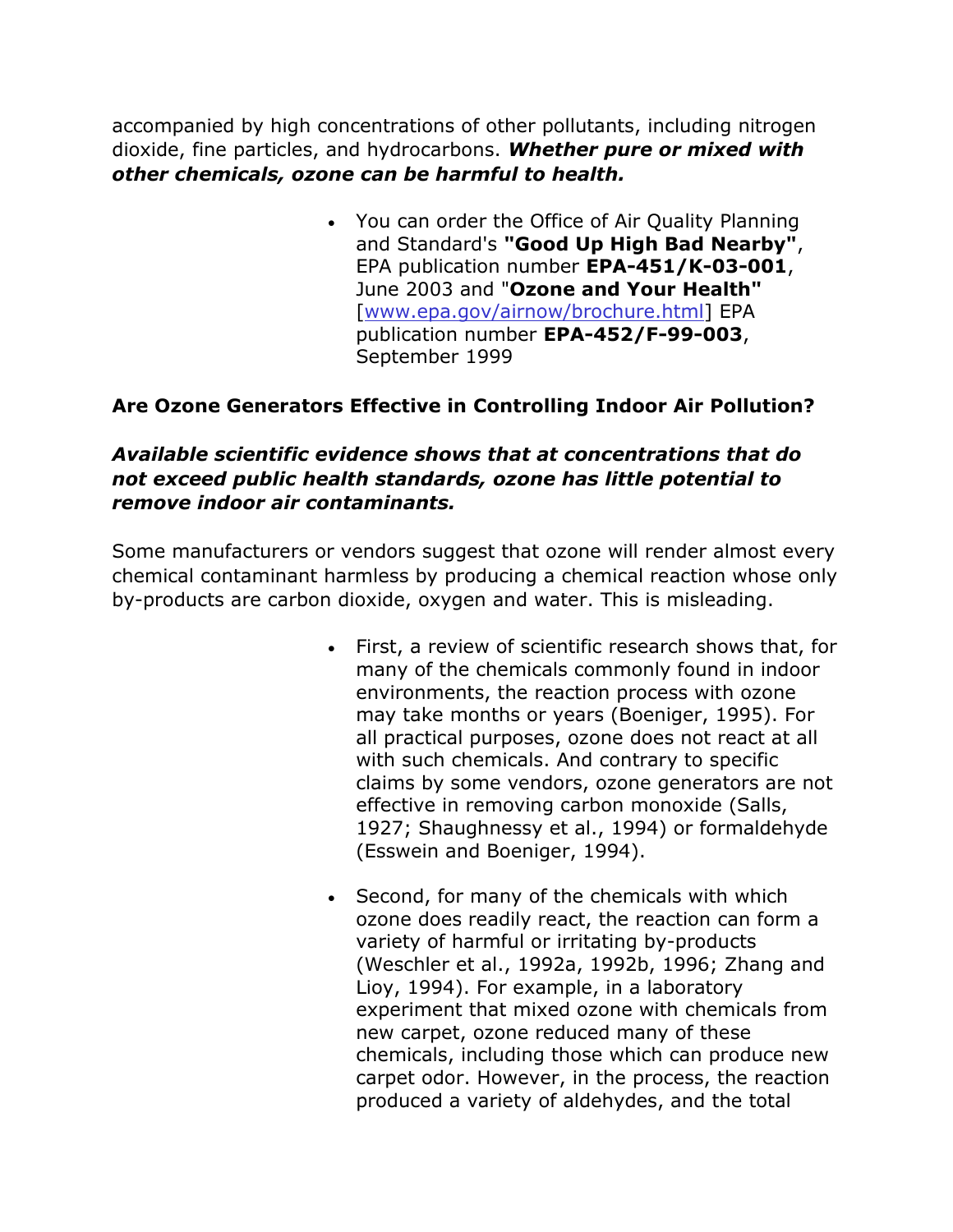concentration of organic chemicals in the air increased rather than decreased after the introduction of ozone (Weschler, et. al., 1992b). In addition to aldehydes, ozone may also increase indoor concentrations of formic acid (Zhang and Lioy, 1994), both of which can irritate the lungs if produced in sufficient amounts. Some of the potential by-products produced by ozone's reactions with other chemicals are themselves very reactive and capable of producing irritating and corrosive by-products (Weschler and Shields, 1996, 1997a, 1997b). Given the complexity of the chemical reactions that occur, additional research is needed to more completely understand the complex interactions of indoor chemicals in the presence of ozone.

 Third, ozone does not remove particles (e.g., dust and pollen) from the air, including the particles that cause most allergies. However, some ozone generators are manufactured with an "ion generator" or "ionizer" in the same unit. An ionizer is a device that disperses negatively (and/or positively) charged ions into the air. These ions attach to particles in the air giving them a negative (or positive) charge so that the particles may attach to nearby surfaces such as walls or furniture, or attach to one another and settle out of the air. In recent experiments, ionizers were found to be less effective in removing particles of dust, tobacco smoke, pollen or fungal spores than either high efficiency particle filters or electrostatic precipitators. (Shaughnessy et al., 1994; Pierce, et al., 1996). However, it is apparent from other experiments that the effectiveness of particle air cleaners, including electrostatic precipitators, ion generators, or pleated filters varies widely (U.S. EPA, 1995).

*There is evidence to show that at concentrations that do not exceed public health standards, ozone is not effective at removing many odor-causing chemicals.*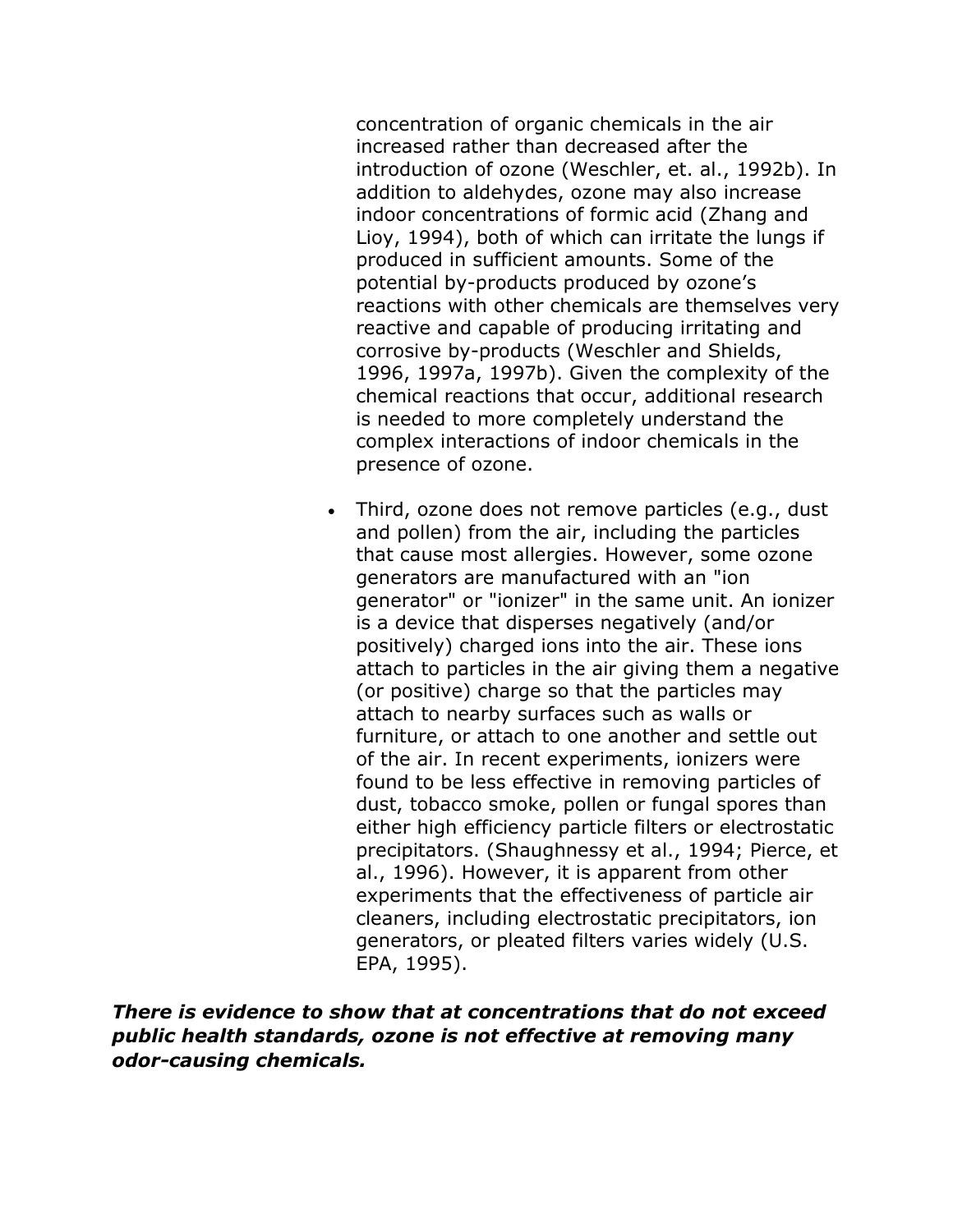- In an experiment designed to produce formaldehyde concentrations representative of an embalming studio, where formaldehyde is the main odor producer, ozone showed no effect in reducing formaldehyde concentration (Esswein and Boeniger, 1994). Other experiments suggest that body odor may be masked by the smell of ozone but is not removed by ozone (Witheridge and Yaglou, 1939). Ozone is not considered useful for odor removal in building ventilation systems (ASHRAE, 1989).
- While there are few scientific studies to support the claim that ozone effectively removes odors, it is plausible that some odorous chemicals will react with ozone. For example, in some experiments, ozone appeared to react readily with certain chemicals, including some chemicals that contribute to the smell of new carpet (Weschler, 1992b; Zhang and Lioy, 1994). Ozone is also believed to react with acrolein, one of the many odorous and irritating chemicals found in secondhand tobacco smoke (US EPA, 1995).

#### *If used at concentrations that do not exceed public health standards, ozone applied to indoor air does not effectively remove viruses, bacteria, mold, or other biological pollutants.*

- Some data suggest that low levels of ozone may reduce airborne concentrations and inhibit the growth of some biological organisms while ozone is present, but ozone concentrations would have to be 5 - 10 times higher than public health standards allow before the ozone could decontaminate the air sufficiently to prevent survival and regeneration of the organisms once the ozone is removed (Dyas, et al.,1983; Foarde et al., 1997).
- Even at high concentrations, ozone may have no effect on biological contaminants embedded in porous material such as duct lining or ceiling tiles (Foarde et al, 1997). In other words, ozone produced by ozone generators may inhibit the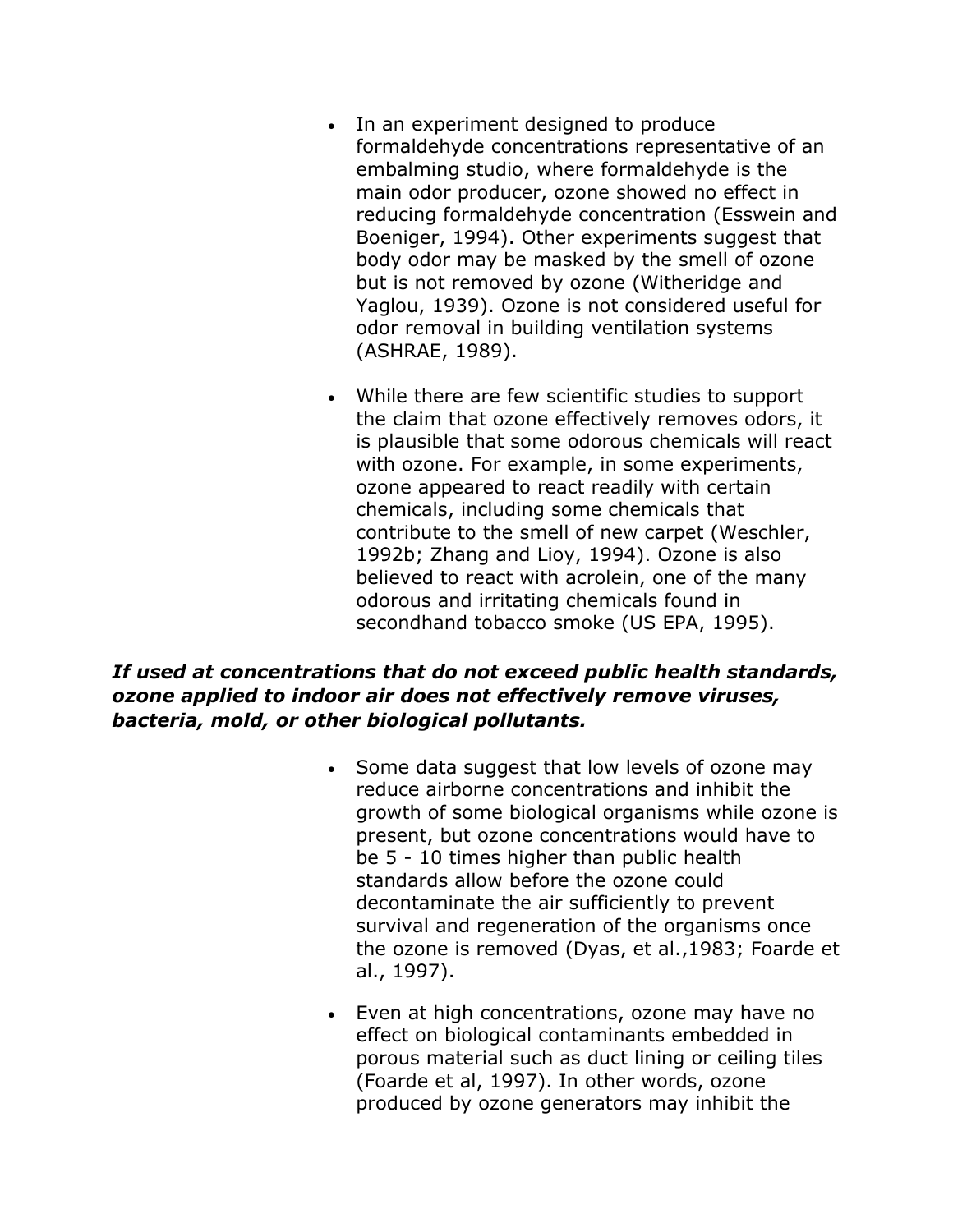growth of some biological agents while it is present, but it is unlikely to fully decontaminate the air unless concentrations are high enough to be a health concern if people are present. Even with high levels of ozone, contaminants embedded in porous material may not be affected at all.

# **If I Follow Manufacturers' Directions, Can I be Harmed?**

## *Results of some controlled studies show that concentrations of ozone considerably higher than these standards are possible even when a user follows the manufacturer's operating instructions*.

There are many brands and models of ozone generators on the market. They vary in the amount of ozone they can produce. In many circumstances, the use of an ozone generator may not result in ozone concentrations that exceed public health standards. But many factors affect the indoor concentration of ozone so that under some conditions ozone concentrations may exceed public health standards.

- In one study (Shaughnessy and Oatman, 1991), a large ozone generator recommended by the manufacturer for spaces "up to 3,000 square feet," was placed in a 350 square foot room and run at a high setting. The ozone in the room quickly reached concentrations that were exceptionally high--0.50 to 0.80 ppm which is 5-10 times higher than public health limits (see Table  $1$ ).
- In an EPA study, several different devices were placed in a home environment, in various rooms, with doors alternately opened and closed, and with the central ventilation system fan alternately turned on and off. The results showed that some ozone generators, when run at a high setting with interior doors closed, would frequently produce concentrations of 0.20 - 0.30 ppm. A powerful unit set on high with the interior doors opened achieved values of 0.12 to 0.20 ppm in adjacent rooms. When units were not run on high, and interior doors were open, concentrations generally did not exceed public health standards (US EPA, 1995).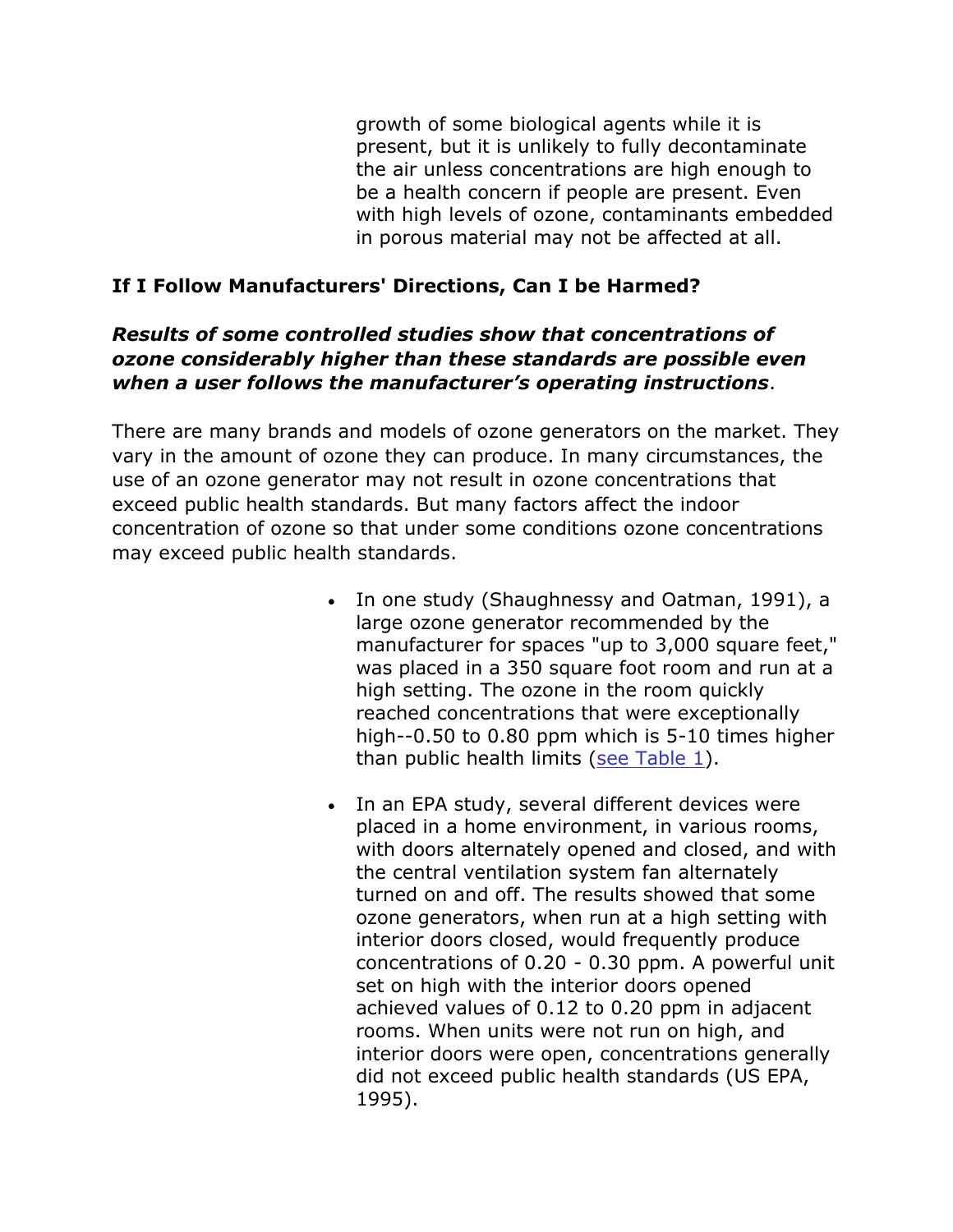- The concentrations reported above were adjusted to exclude that portion of the ozone concentration brought in from the outdoors. Indoor concentrations of ozone brought in from outside are typically 0.01- 0.02 ppm, but could be as high as 0.03 - 0.05 ppm (Hayes, 1991; U.S. EPA, 1996b; Weschler et al., 1989, 1996; Zhang and Lioy; 1994). *If the outdoor portion of ozone were included in the indoor concentrations reported above, the concentrations inside would have been correspondingly higher, increasing the risk of excessive ozone exposure.*
- None of the studies reported above involved the simultaneous use of more than one device. The simultaneous use of multiple devices increases the total ozone output and therefore greatly increases the risk of excessive ozone exposure.

## **Why is it Difficult to Control Ozone Exposure with an Ozone Generator?**

The actual concentration of ozone produced by an ozone generator depends on many factors. Concentrations will be higher if a more powerful device or more than one device is used, if a device is placed in a small space rather than a large space, if interior doors are closed rather than open and, if the room has fewer rather than more materials and furnishings that adsorb or react with ozone and, provided that outdoor concentrations of ozone are low, if there is less rather than more outdoor air ventilation.

The proximity of a person to the ozone generating device can also affect one's exposure. The concentration is highest at the point where the ozone exits from the device, and generally decreases as one moves further away.

Manufacturers and vendors advise users to size the device properly to the space or spaces in which it is used. Unfortunately, some manufacturers' recommendations about appropriate sizes for particular spaces have not been sufficiently precise to guarantee that ozone concentrations will not exceed public health limits. Further, some literature distributed by vendors suggests that users err on the side of operating a more powerful machine than would normally be appropriate for the intended space, the rationale being that the user may move in the future, or may want to use the machine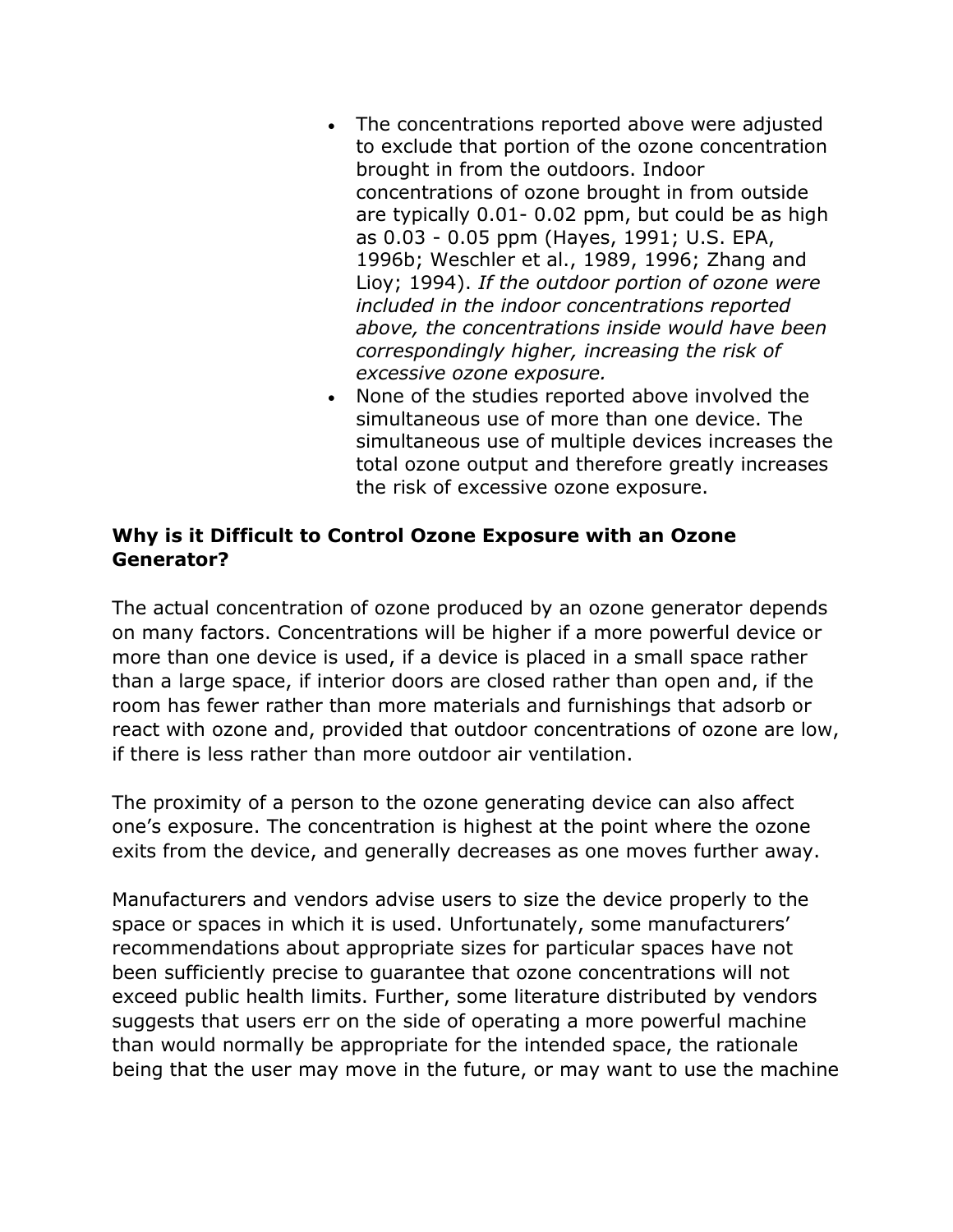in a larger space later on. Using a more powerful machine increases the risk of excessive ozone exposure.

Ozone generators typically provide a control setting by which the ozone output can be adjusted. The ozone output of these devices is usually **not** proportional to the control setting. That is, a setting at medium does not necessarily generate an ozone level that is halfway between the levels at low and high. The relationship between the control setting and the output varies considerably among devices, although most appear to elevate the ozone output much more than one would expect as the control setting is increased from low to high. In experiments to date, the high setting in some devices generated 10 times the level obtained at the medium setting (US EPA, 1995). Manufacturer's instructions on some devices link the control setting to room size and thus indicate what setting is appropriate for different room sizes. However, room size is only one factor affecting ozone levels in the room.

In addition to adjusting the control setting to the size of the room, users have sometimes been advised to lower the ozone setting if they can smell the ozone. Unfortunately, the ability to detect ozone by smell varies considerably from person to person, and one's ability to smell ozone rapidly deteriorates in the presence of ozone. While the smell of ozone may indicate that the concentration is too high, lack of odor does not guarantee that levels are safe.

At least one manufacturer is offering units with an ozone sensor that turns the ozone generator on and off with the intent of maintaining ozone concentrations in the space below health standards. EPA is currently evaluating the effectiveness and reliability of these sensors, and plans to conduct further research to improve society's understanding of ozone chemistry indoors. EPA will report its findings as the results of this research become available.

#### **Can Ozone be Used in Unoccupied Spaces?**

Ozone has been extensively used for water purification, but ozone chemistry in water is not the same as ozone chemistry in air. High concentrations of ozone in air, **when people are not present**, are sometimes used to help decontaminate an unoccupied space from certain chemical or biological contaminants or odors (e.g., fire restoration). However, little is known about the chemical by-products left behind by these processes (Dunston and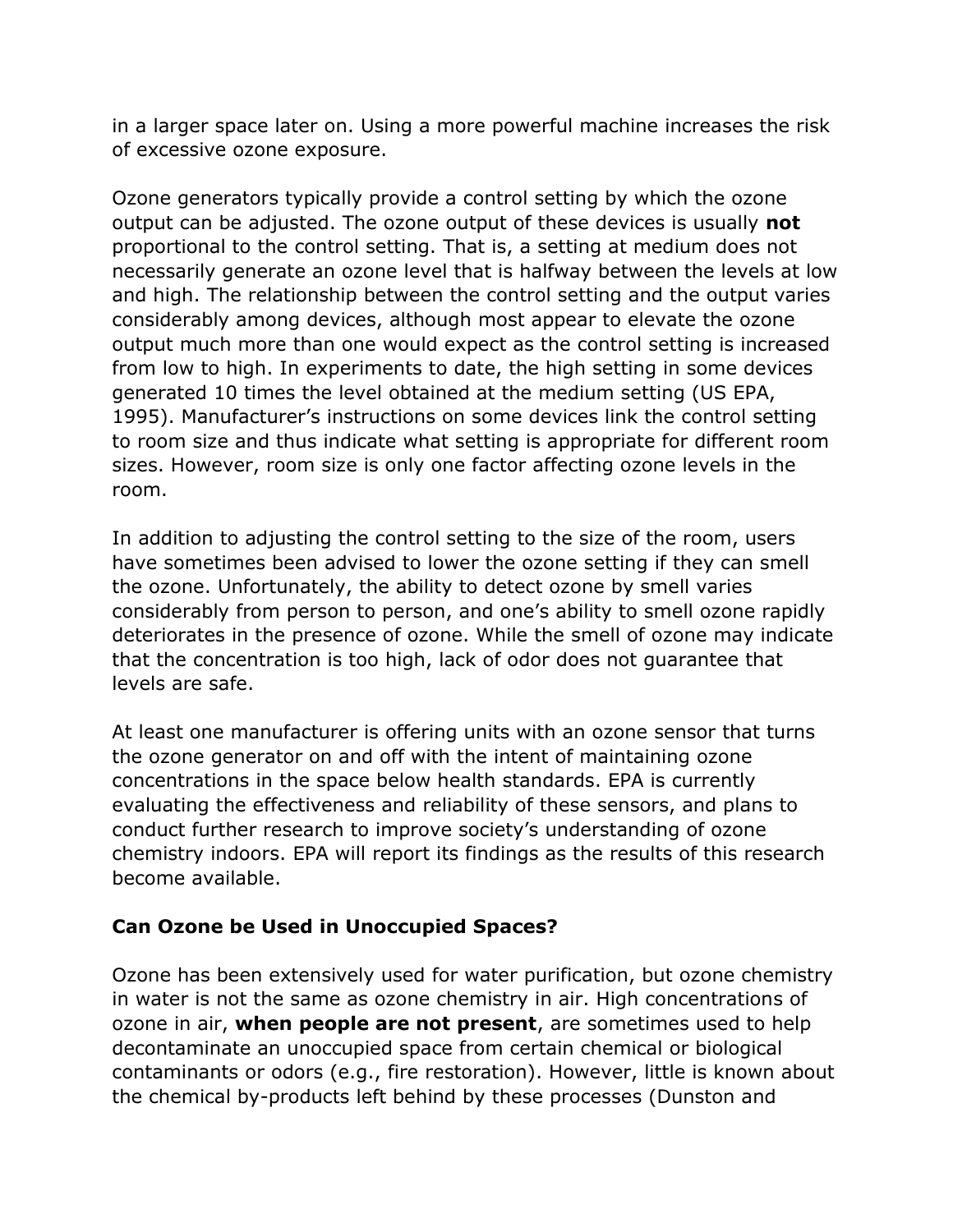Spivak, 1997). While high concentrations of ozone in air may sometimes be appropriate in these circumstances, *conditions should be sufficiently controlled to insure that no person or pet becomes exposed*. Ozone can adversely affect indoor plants, and damage materials such as rubber, electrical wire coatings, and fabrics and art work containing susceptible dyes and pigments (U.S. EPA, 1996a).

# **What Other Methods Can Be Used to Control Indoor Air Pollution?**

The [three most common approaches to reducing indoor air pollution,](http://www.epa.gov/iaq/pubs/insidest.html#Improve5) in order of effectiveness, are:

- 1. *Source Control:* Eliminate or control the sources of pollution;
- 2. *Ventilation:* Dilute and exhaust pollutants through outdoor air ventilation, and
- 3. *Air Cleaning:* Remove pollutants through proven air cleaning methods.

Of the three, the first approach -- **source control** -- is the most effective. This involves minimizing the use of products and materials that cause indoor pollution, employing good hygiene practices to minimize biological contaminants (including the control of humidity and moisture, and occasional cleaning and disinfection of wet or moist surfaces), and using good housekeeping practices to control particles.

The second approach -- **outdoor air ventilation** -- is also effective and commonly employed. Ventilation methods include installing an exhaust fan close to the source of contaminants, increasing outdoor air flows in mechanical ventilation systems, and opening windows, especially when pollutant sources are in use.

The third approach -- **air cleaning** -- is not generally regarded as sufficient in itself, but is sometimes used to supplement source control and ventilation. Air filters, electronic particle air cleaners and ionizers are often used to remove airborne particles, and gas adsorbing material is sometimes used to remove gaseous contaminants when source control and ventilation are inadequate.

See [Additional Resources section](http://www.epa.gov/iaq/pubs/ozonegen.html#additional resources) below for more detailed information about these methods.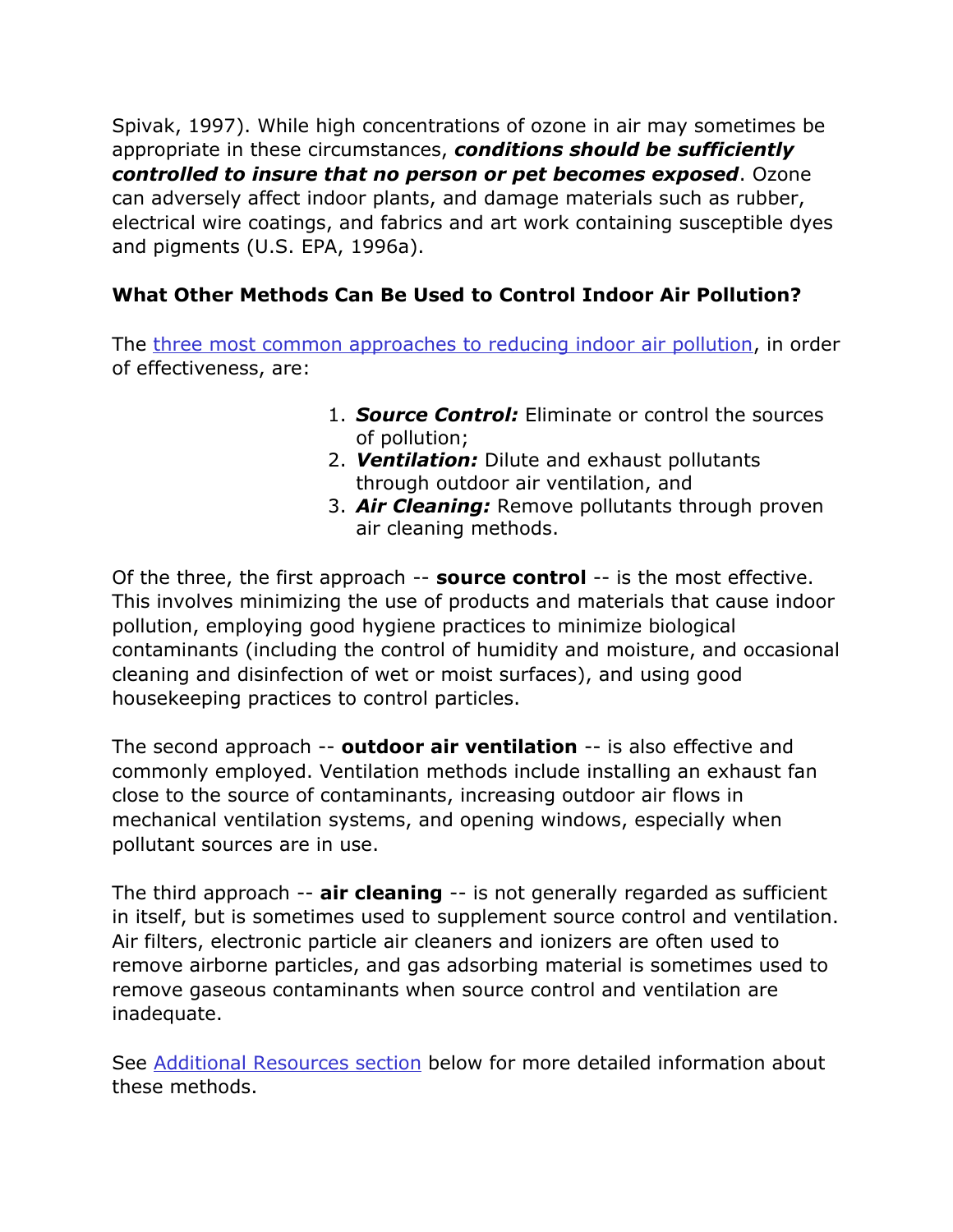## **Conclusions**

## *Whether in its pure form or mixed with other chemicals, ozone can be harmful to health*.

When inhaled, ozone can damage the lungs. Relatively low amounts of ozone can cause chest pain, coughing, shortness of breath and, throat irritation. It may also worsen chronic respiratory diseases such as asthma as well as compromise the ability of the body to fight respiratory infections.

## *Some studies show that ozone concentrations produced by ozone generators can exceed health standards even when one follows manufacturer's instructions.*

Many factors affect ozone concentrations including the amount of ozone produced by the machine(s), the size of the indoor space, the amount of material in the room with which ozone reacts, the outdoor ozone concentration, and the amount of ventilation. These factors make it difficult to control the ozone concentration in all circumstances.

## *Available scientific evidence shows that, at concentrations that do not exceed public health standards, ozone is generally ineffective in controlling indoor air pollution.*

The concentration of ozone would have to greatly exceed health standards to be effective in removing most indoor air contaminants. In the process of reacting with chemicals indoors, ozone can produce other chemicals that themselves can be irritating and corrosive.

#### **Recommendation**

*The public is advised to use proven methods of controlling indoor air pollution.* These methods include eliminating or controlling pollutant sources, increasing outdoor air ventilation, and using proven methods of air cleaning.

## **Additional Resources**

See [www.epa.gov/iaq/aircleaners/index.html](http://www.epa.gov/iaq/aircleaners/index.html)

## **Publications**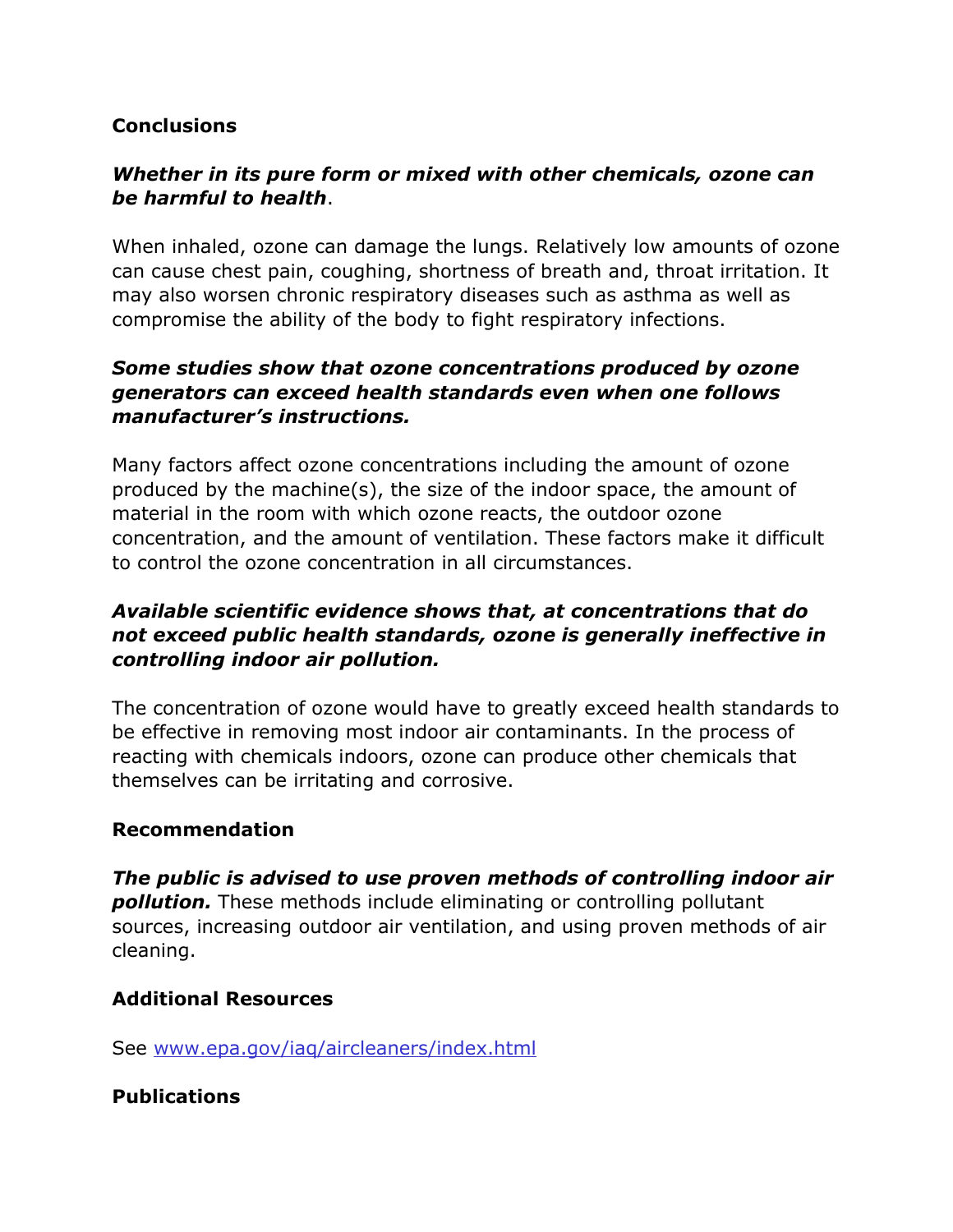- [The Inside Story: A Guide to Indoor Air](http://www.epa.gov/iaq/pubs/insidest.html) [Quality,](http://www.epa.gov/iaq/pubs/insidest.html) EPA Document Number EPA 402-K-93-007. U.S. EPA, U.S. CPSC. April 1995.
- [Indoor Air Facts No. 7.-](http://www.epa.gov/iaq/pubs/airclean.html) Residential Air [Cleaners,](http://www.epa.gov/iaq/pubs/airclean.html) EPA Document Number EPA 20A-4-001. U.S. EPA. February 1990.
- [Residential Air Cleaning Devices: A Summary of](http://www.epa.gov/iaq/pubs/residair.html)  [Available Information,](http://www.epa.gov/iaq/pubs/residair.html) EPA Document Number EPA 402-K-96-001. U.S. EPA. February 1990.
- Indoor Air Pollution: An Introduction for Health [Professionals,](http://www.epa.gov/iaq/pubs/hpguide.html) EPA Document Number EPA 402-R-94-007. American Lung Association, EPA, CPSC, American Medical Association.

## **Advisory**

"Health Canada Advises the Public About Air Cleaners Designed to Intentionally Generate Ozone (Ozone Generators)", Health Canada, Canada 1999-19, February 5, 1999. [www.hc](http://www.hc-sc.gc.ca/english/protection/warnings/1999/99_62e.htm)[sc.gc.ca/english/protection/warnings/1999/99\\_62e.htm](http://www.hc-sc.gc.ca/english/protection/warnings/1999/99_62e.htm) EXIT Disclaimer>

## **Information Sources**

California Department of Health Services, Indoor Air Quality Program, 850 Marina Bay Parkway, Suite G365/EHL, Richmond, CA 94804. DHS-IAQ Program Assistance Line: (510) 620-2874, Fax: (510) 620-2825

[Federal Trade Commission,](http://www.ftc.gov/) Consumer Response Center, (202) 326-3128.

[U.S. Consumer Product Safety Commission,](http://www.cpsc.gov/) Washington D.C. 20207; or call Consumer Hotline, English/Spanish: (800) 638-2772, Hearing/Speech Impaired: (800) 6388270.

The Association of Home Appliance Manufacturers (AHAM) has developed an American National Standards Institute (ANSI)-approved standard for portable air cleaners (ANSI/AHAM Standard AC-1-1988). This standard may be useful in estimating the effectiveness of portable air cleaners. Under this standard, room air cleaner effectiveness is rated by a clean air delivery rate (CADR) for each of three particle types in indoor air: tobacco smoke, dust, and pollen.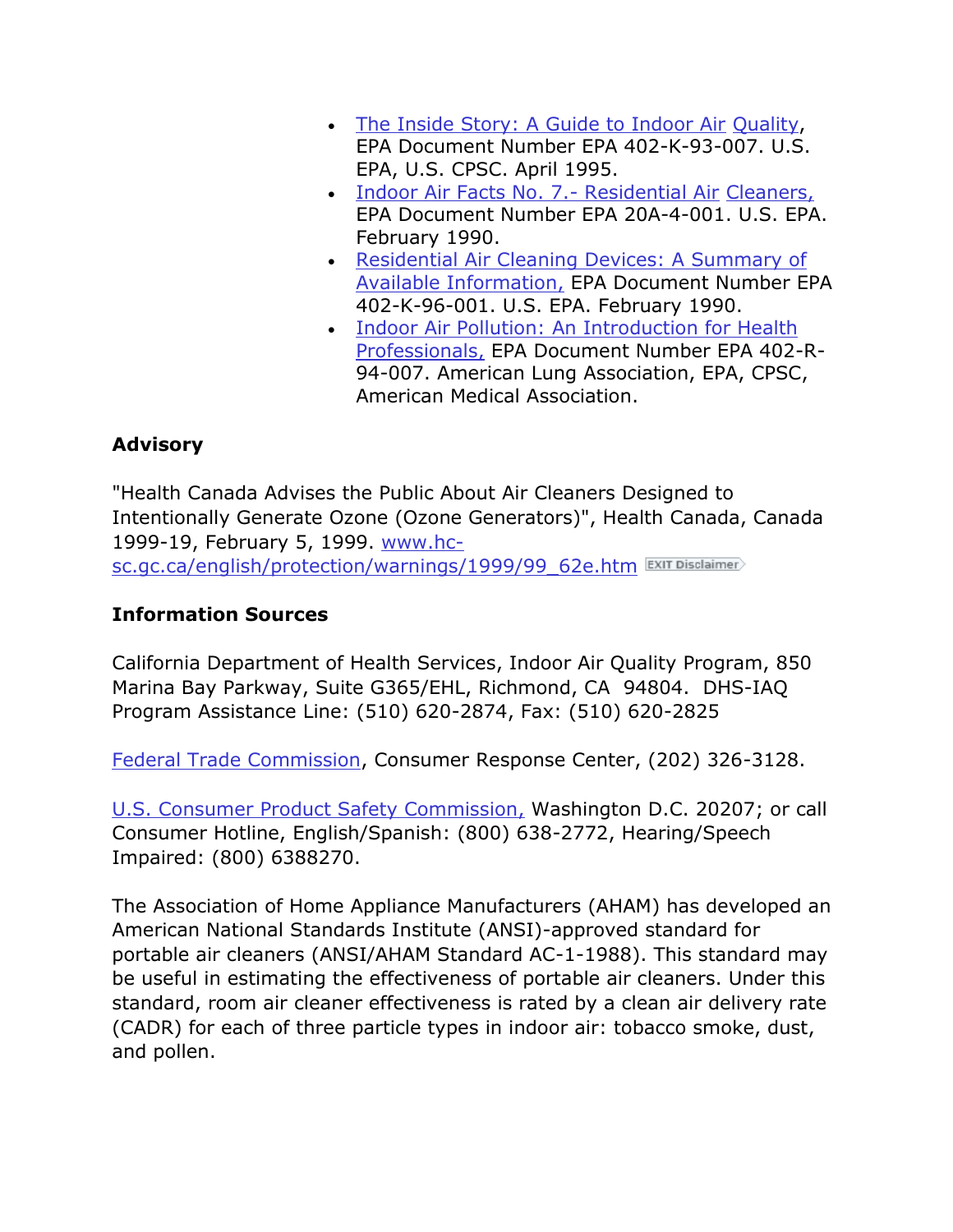Only a limited number of air cleaners have been certified under this program at the present time. A complete listing of all current AHAM-certified room air cleaners and their CADRs can be obtained from [CADR](http://www.cadr.org/)

Association of Home Appliance Manufacturers (AHAM) 1111 19th Street, NW, Suite 402 Washington, DC 20036 (202) 872-5955 <http://www.aham.org/>

AHAM also provides information on air cleaners on their AHAM-certified Clean Air Delivery Rate site at<http://www.cadr.org/>

American Lung Association - Residential Air Cleaning Devices [www.lungusa.org/site/c.dvLUK9O0E/b.39289/k.330F/Residential\\_Air\\_Cleani](http://www.lungusa.org/site/c.dvLUK9O0E/b.39289/k.330F/Residential_Air_Cleaning_Devices.htm) [ng\\_Devices.htm](http://www.lungusa.org/site/c.dvLUK9O0E/b.39289/k.330F/Residential_Air_Cleaning_Devices.htm)

## **Bibliography**

- 1. Al-Ahmady, Kaiss K. 1997. Indoor Ozone. *Florida Journal of Environmental Health*. June. pp. 8-12.
- 2. American Lung Association. 1997. Residential Air Cleaning Devices: Types, Effectiveness, and Health Impact. Washington, D.C. January.
- 3. American Society of Heating, Refrigerating, and Air Conditioning Engineers (ASHRAE). 1989. *ASHRAE Handbook of Fundamentals*. Atlanta. p. 12.5.
- 4. Boeniger, Mark F. 1995. Use of Ozone Generating Devices to Improve Indoor Air Quality. *American Industrial Hygiene Association Journal*. 56: 590- 598.
- 5. Dunston, N.C.; Spivak, S.M. 1997. A Preliminary Investigation of the Effects of Ozone on Post-Fire Volatile Organic Compounds. *Journal of Applied Fire Science.* 6(3): 231-242.
- 6. Dyas, A.; Boughton, B.J.; Das, B.C. 1983. Ozone Killing Action Against Bacterial and Fungal Species; Microbiological Testing of a Domestic Ozone Generator. *Journal of Clinical Pathology.* 36:1102- 1104.
- 7. Esswein, Eric J.; Boeniger, Mark F. 1994. Effects of an Ozone-Generating Air-Purifying Device on Reducing Concentrations of Formaldehyde in Air.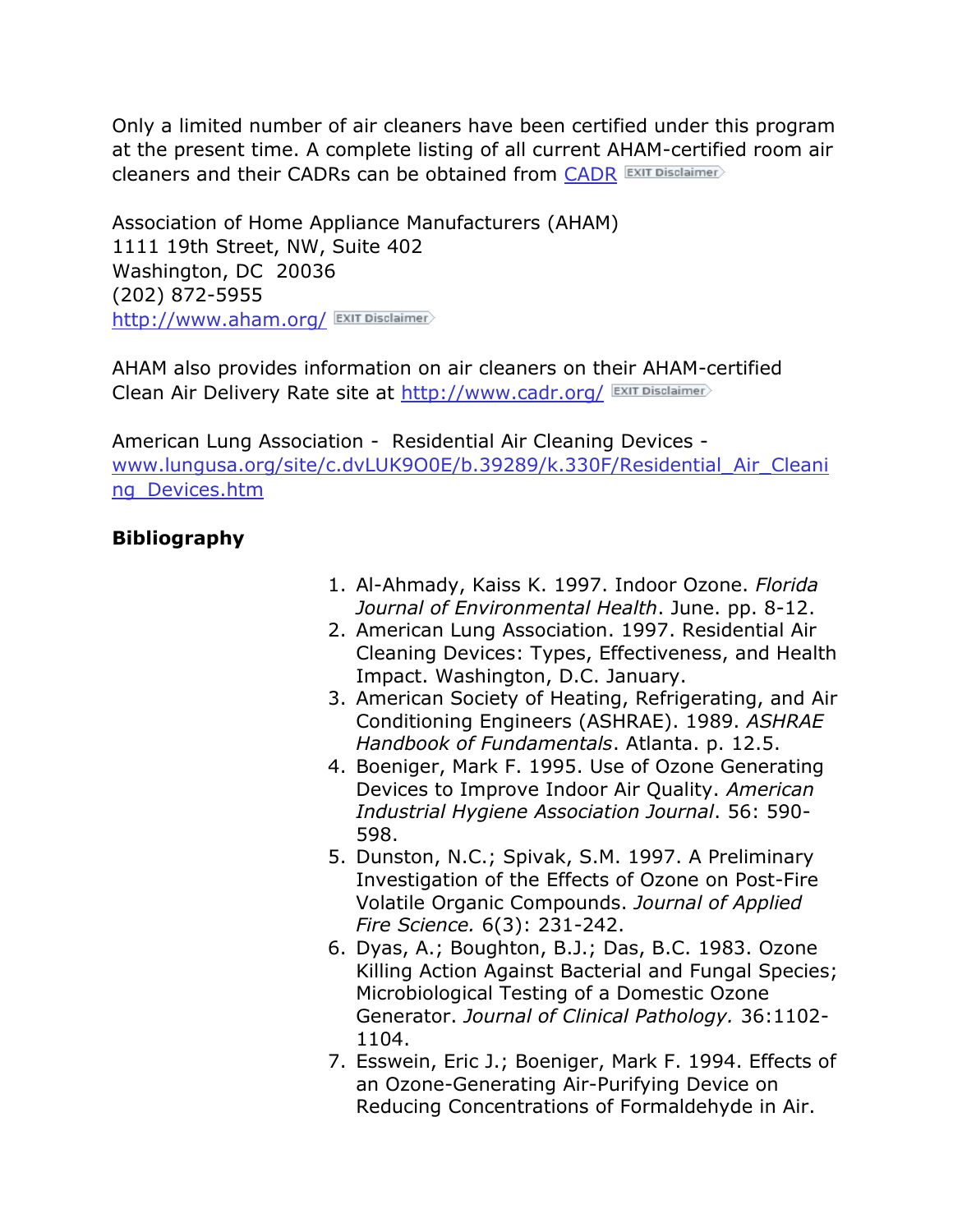*Applied Occupational Environmental Hygiene*. 9(2):139-146.

- 8. Foarde, K.; van Osdell, D.; and Steiber, R.1997. Investigation of Gas-Phase Ozone as a Potential Biocide. *Applied Occupational Environmental Hygiene*. 12(8): 535-542.
- 9. Hayes, S.R. 1991. Use of an Indoor Air Quality Model (IAQM) to Estimate Indoor Ozone Levels. *Journal of Air and Waste Management Association*. 41:161-170.
- 10. Pierce, Mark W.; Janczewski, Jolanda N.; Roethlisbergber, Brian; Pelton, Mike; and Kunstel, Kristen. 1996. Effectiveness of Auxiliary Air Cleaners in Reducing ETS Components in Offices. *ASHRAE Journal*. November.
- 11. Salls, Carroll, M. 1927. The Ozone Fallacy in Garage Ventilation. *The Journal of Industrial Hygiene.* 9:12. December.
- 12. Sawyer, W.A.; Beckwith, Helen I.; and Skolfield, Esther M. 1913. The Alleged Purification of Air By The Ozone Machine. *Journal of the American Medical Association*. November 13.
- 13. Shaughnessy, Richard, J.; Levetin, Estelle; Blocker, Jean; and Sublette, Kerry L. 1994. Effectiveness of Portable Indoor Air Cleaners: Sensory Testing Results. *Indoor Air.* Journal of the International Society of Indoor Air Quality and Climate. 4:179-188.
- 14. Shaughnessy, R.J.; and Oatman, L. 1991. The Use of Ozone Generators for the Control of Indoor Air Contaminants in an Occupied Environment. *Proceedings of the ASHRAE Conference IAQ '91. Healthy Buildings.* ASHRAE, Atlanta.
- 15. U.S. Environmental Protection Agency (US EPA). 1995. Ozone Generators in Indoor Air Settings. Report prepared for the Office of Research and Development by Raymond Steiber. National Risk Management Research Laboratory. U.S. EPA. Research Triangle Park. EPA-600/R-95- 154.
- 16. U.S. Environmental Protection Agency (US EPA). 1996. Air Quality Criteria for Ozone and Related Photochemical Oxidants. Research Triangle Park, NC: National Center for Environmental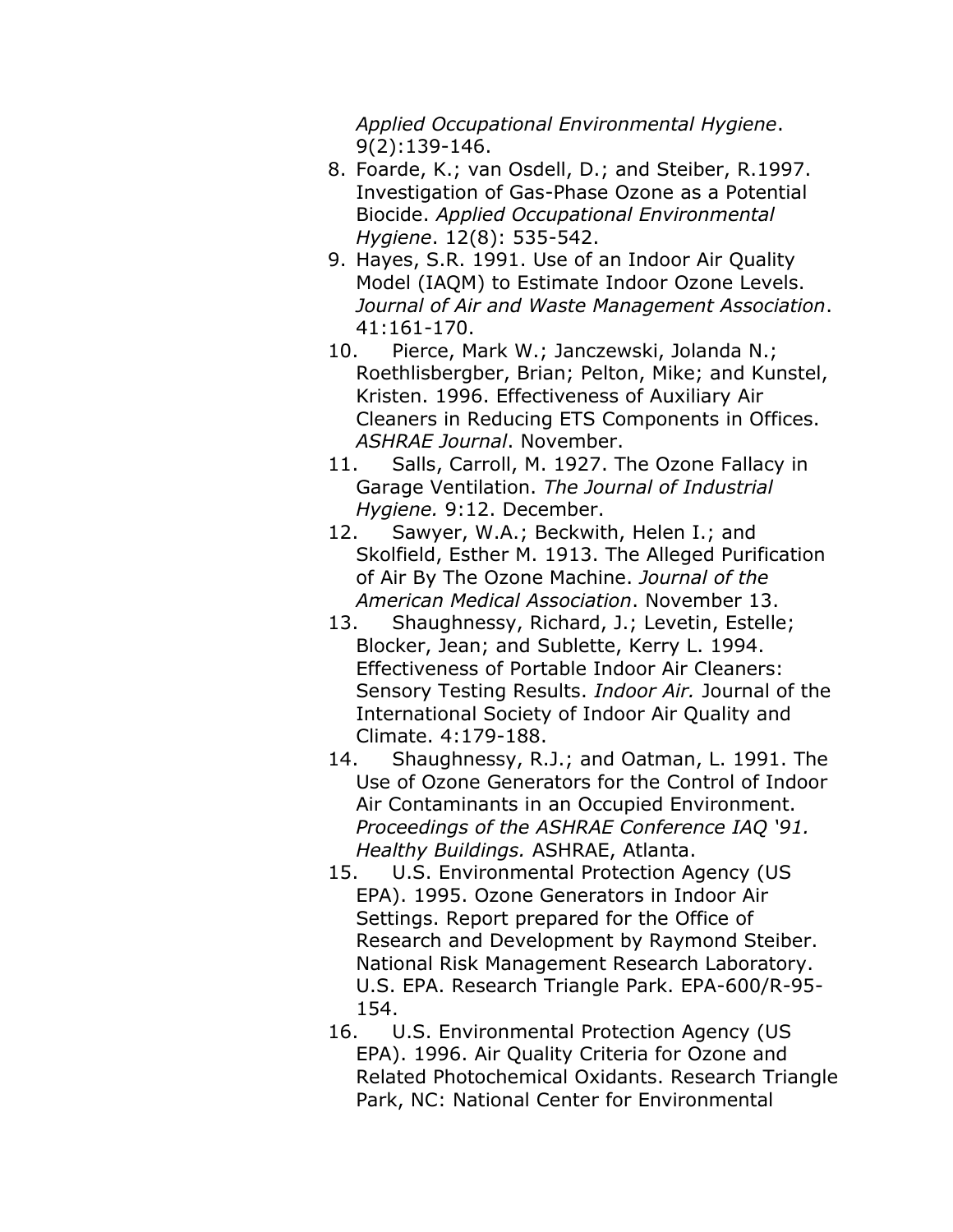Assessment-RTP Office; report nos. EPA/600/P-93/004aF-cF, 3v. NTIS, Springfield, VA; PB-185582, PB96-185590 and PB96-185608.

- 17. U.S. Environmental Protection Agency (US EPA). 1996. Review of National Ambient Air Quality Standards for Ozone: Assessment of Scientific and Technical Information. OAQPS Staff Paper. Office of Air Quality Planning and Standards. Research Triangle Park. NC. EPA-452/R-96-007.
- 18. Weschler, Charles J.; Brauer, Michael; and Koutrakis, Petros. 1992a. Indoor Ozone and Nitrogen Dioxide: A Potential Pathway to the Generation of Nitrate Radicals, Dinitrogen Pentaoxide, and Nitric Acid Indoors. *Environmental Science and Technology*. 26(1):179-184.
- 19. Weschler, Charles J.; Hodgson Alfred T.; and Wooley, John D. 1992b. Indoor Chemistry: Ozone, Volatile Organic Compounds, and Carpets. *Environmental Science and Technology*. 26(12):2371-2377.
- 20. Weschler, Charles J; Shields, Helen C. 1997a. Measurements of the Hydroxyl Radical in a Manipulated but Realistic Indoor Environment. *Environmental Science and Technology*. 31(12):3719-3722.
- 21. Weschler, Charles J; Shields, Helen C. 1997b. Potential Reactions Among Indoor Pollutants. *Atmospheric Environment*. 31(21):3487-3495.
- 22. Weschler, Charles J; and Shields, Helen C. 1996. Production of the Hydroxyl Radical in Indoor Air. *Environmental Science and Technology*. 30(11):3250-3268.
- 23. Weschler, Charles J.; Shields, Helen, C.; and Naik, Datta V. 1989. Indoor Ozone Exposures. *JAPCA Journal*. 39(12):1562-1568.
- 24. Weschler, Charles J.; Shields, Helen, C.; and Naik, Datta V. 1996. The Factors Influencing Indoor Ozone Levels at a Commercial Building in Southern California: More that a Year of Continuous Observations. *Tropospheric Ozone*. Air and Waste Management Association. Pittsburgh.
- 25. Witheridge, William N. And Yaglou, Constantin P. 1939. Ozone in Ventilation--Its possibilities and Limitations. *ASHRAE Transactions*. 45: 509-522.